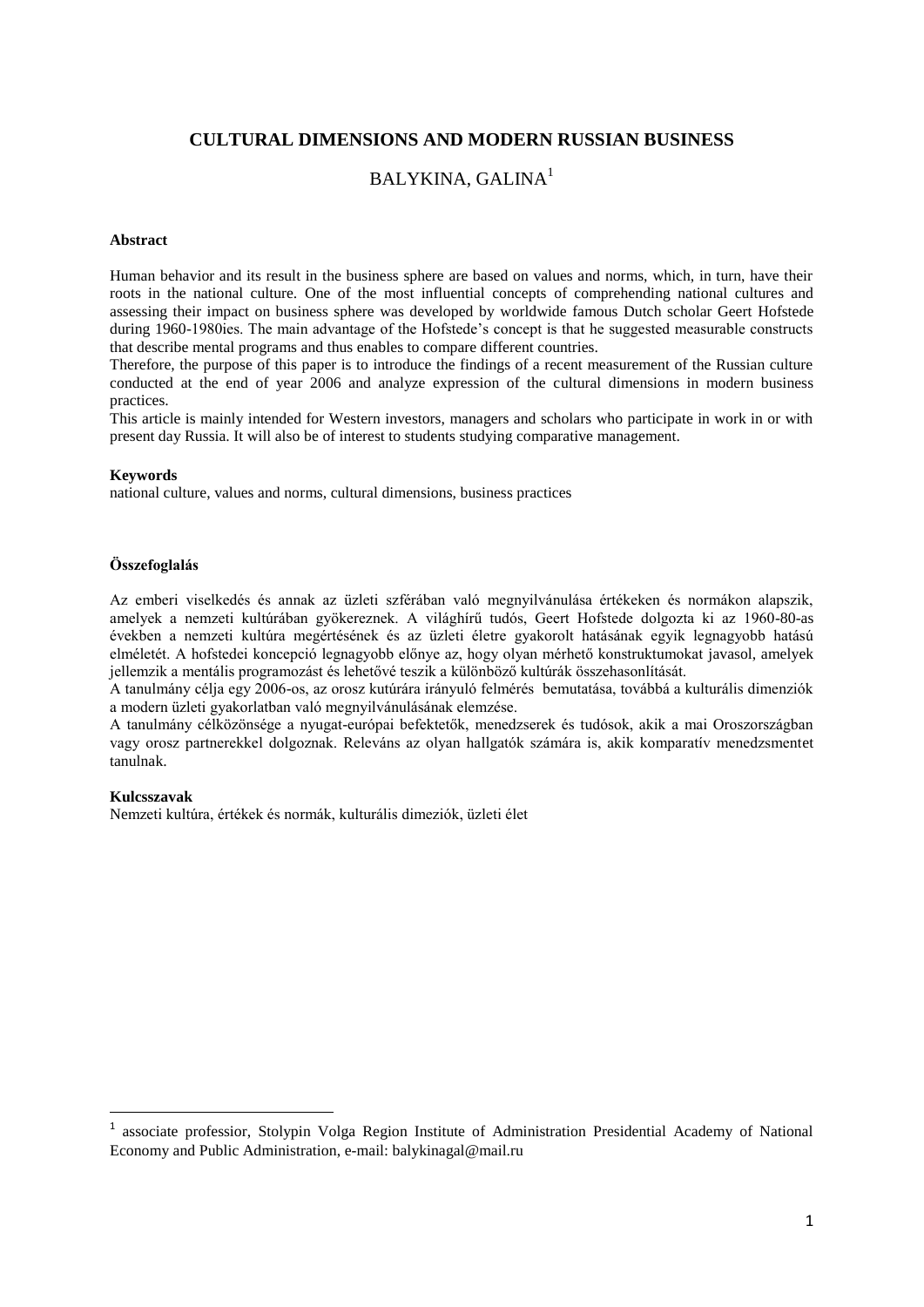### **Introduction**

Globalization and the internationalization of business highlight the requirement to consider cultural background of business relations. Business draws a lot of people from different countries and different origin into its orbit and goes far beyond national boundaries. As a result, cultural differences start playing an important role in international business sphere as cultures usually reveal themselves in situations where much is at stake.

The size of the Russian Federation and its vast reserves of natural resources, labor forces and potential consumers have made the country of great interest for Western business partners. Nevertheless, Russian business environment is rather complicated, and the national culture notably differs from European cultures (Bollinger 1994, Ledeneva 2001). Some Russian experts states that a lot of problems in international business occur not only due to economic and political limitations inside the country but due to deep cultural differences. Russia is situated between Europe and Asia, but Russian mentality seems to be closer to the cultures of Portugal, Mexico and Brasil (Kirsanov A., 2013). Understanding the essence of these differences and motivating and restraining factors of Russian business can help business partners navigate in various situations of crosscultural business communication, maintain and optimize their relationships.

## **Cultural Dimensions**

The most comprehensive study of differences in the national culture and an influence of the value orientations to economic efficiency was carried out by influential Dutch scientist Geert Hofstede in the 1960s. The scientist analyzed a considerable data base of employee values scores collected by IBM between 1967 and 1973 covering more than 70 countries, from which he first used the 40 largest only and afterwards extended the analysis to 50 countries and 3 regions (Hofstede, 2001). Evaluations of cultural dimensions for Russia by Geert Hofstede were first published in 1980 and were determined on the basis of the secondary sources, including national statistics and literature archetype analysis.

In the year 2000, professor Naumov from Moscow State University published results of an empirical study entitled "Measuring Russian culture using Hofstede's dimensions" (Naumov, 2000). The scores obtained turned out to be quite different from Hofstede's evaluations. In the study, he measured Hofstede's cultural dimensions on 250 Russians using Hofstede's methodology. Data was collected between October 1995 and June 1996. The respondents included managers and professionals, as well as students and faculty members of several business schools. In 2008, a new study by Naumov using data collected in 2006, was published (Naumov & Petrovskaja, 2008). This study uses results both of 1996 and 2006 and presents the analysis from the historical perspective.

Hofstede (2001, p. 9) defines culture as "Collective programming of the mind that distinguishes the members of one group or category of people from another." The "category of people" can be a nation, region, or ethnic group, women versus men (gender culture), old versus young (age group and generation culture), a social class, a profession or occupation (occupational culture), a type of business, a work organization or part of it (organizational culture), or even a family (Hofstede, 1994).

Hofstede states that social systems can exist because human behavior is to some extent predictable. To predict behavior, we consider both the person and the situation, and we assume that everyone demonstrates a certain amount of mental programming, which is stable over time and make the same person's behave the same way in the similar situations. He also distinguishes three levels of human mental programming – universal, collective, and individual. The universal mental programming is shared by all humankind and includes expressive, associative, and aggressive behaviors. The collective level of mental programming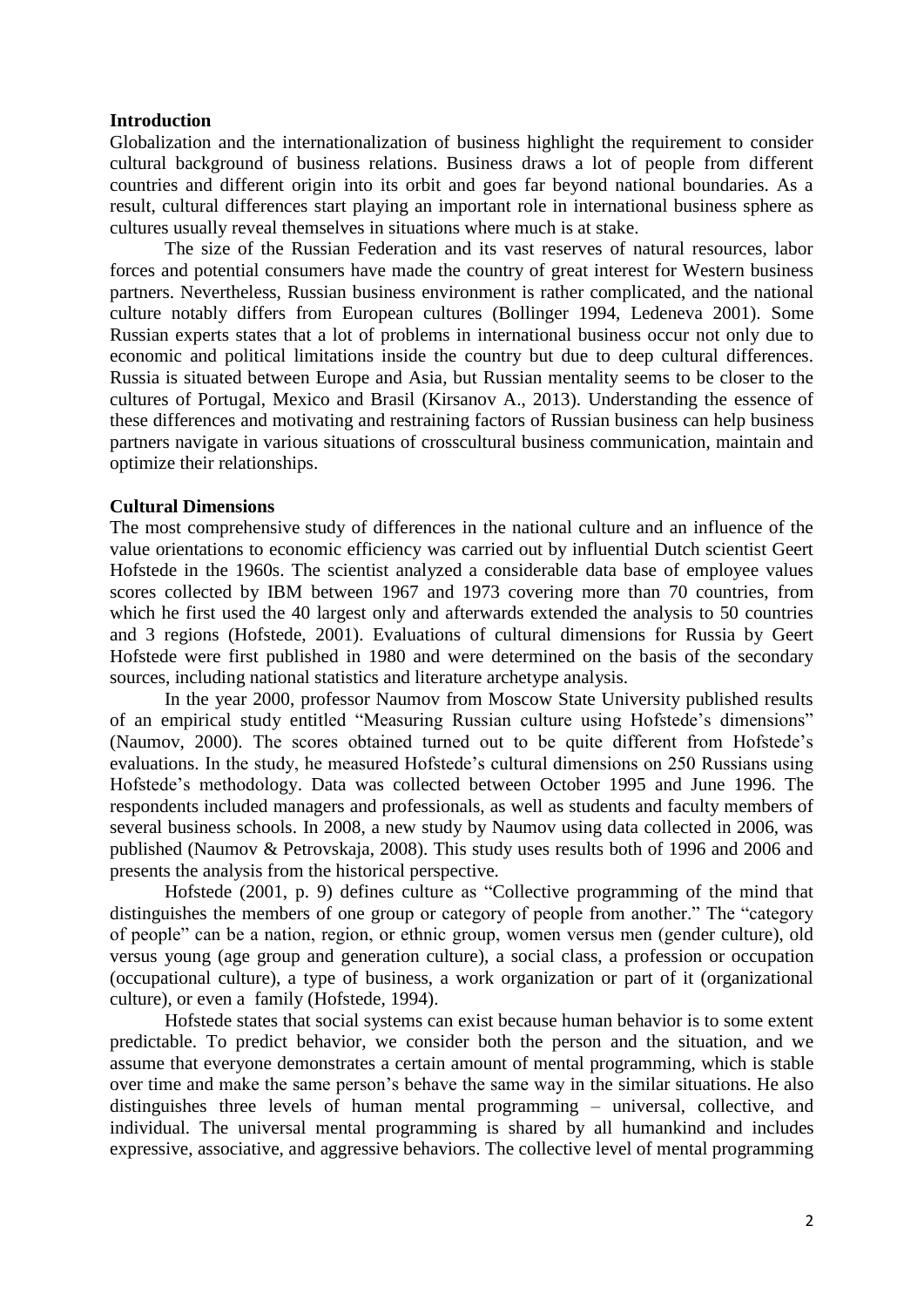is shared by some but not all. The individual level is unique, as no two people are programmed exactly alike (Hofstede 2001, pp. 1‐5).

Hofstede argues that in empirical research we look for measurable constructs that describe mental programs, i.e. we operationalize them. The key constructs measured by Hofstede are values and culture – values are held by individuals and collectivities; culture presupposes collectivity.

Value orientations of various nations were studied by G. Hofstede in the following areas of concern:

• Social inequality and the relationship with the government,

• The predominant type of behavior (group / individual)

• Attitude of society to uncertain, unfamiliar situations

• Predominance of male or female behaviors

• Different views on the development of family and society in the categories of "eastwest". (Simonova 2003, p.238.)

Measurement data of the problem areas allowed to receive a "five-dimensional" model of cultural differences between countries surveyed in the following five parameters:

• Power Distance

- Collectivism / Individualism
- Masculinity / Femininity
- Uncertainty Avoidance
- Long term / Short Term Orientation

*Power distance* is defined as "the extent to which the less powerful members of institutions and organizations within a country expect and accept that power is distributed unequally. The basic problem involved is the degree of human inequality that underlies the functioning of each particular society" (Hofstede 2000, p.81.). Gudykunst writes, "Individuals from high-power distance cultures accept power as part of society. As such, superiors consider their subordinates to be different from themselves and vice versa" (W. B. Gudykunst, 2001 p.41). People in low-power distance cultures consider hierarchy as an inequality of roles which is established for convenience, subordinates see superiors to be the same kind of people as they are, and superiors perceive their subordinates in the same way. People in power, be they supervisors, managers, or government officials, often interact with their constituents and try to look less powerful than they really are. Low-power distance cultures tend to be guided by laws, norms, and everyday behaviors that make power distinctions as minimal as possible.

"*Individualism* on the side versus its opposite, *collectivism*, is the degree to which individuals are supposed to look after themselves or remain integrated into groups, usually around the family. Positioning itself between these poles is a very basic problem all societies face." (Hofstede 2000, p. 209.) In countries with individualistic orientation the individual is the single most important unit in any social setting; independence rather than interdependence is stressed and individual achievement is rewarded. There is a greater emphasis on the views, needs, and goals of the in-group rather than oneself. Social norms and duty defined by the ingroup is more important than behavior to get pleasure. Beliefs shared with the in-group are more preferable than beliefs that distinguish the self from in-group. There is great readiness to cooperate with in-group members.

"*Masculinity* (MAS) versus its opposite, *femininity*, refers to the distribution of emotional roles between the genders, which is another fundamental problem for any society to which a range of solutions are found; it opposes "tough" masculine to "tender" feminine societies." (Hofstede 2000, p. 279.) Masculinity and femininity are connected (from a cultural perspective) with one's social role in society. Masculinity means that winning is good; acquired status is of great importance; competition is a fair play and an opportunity to show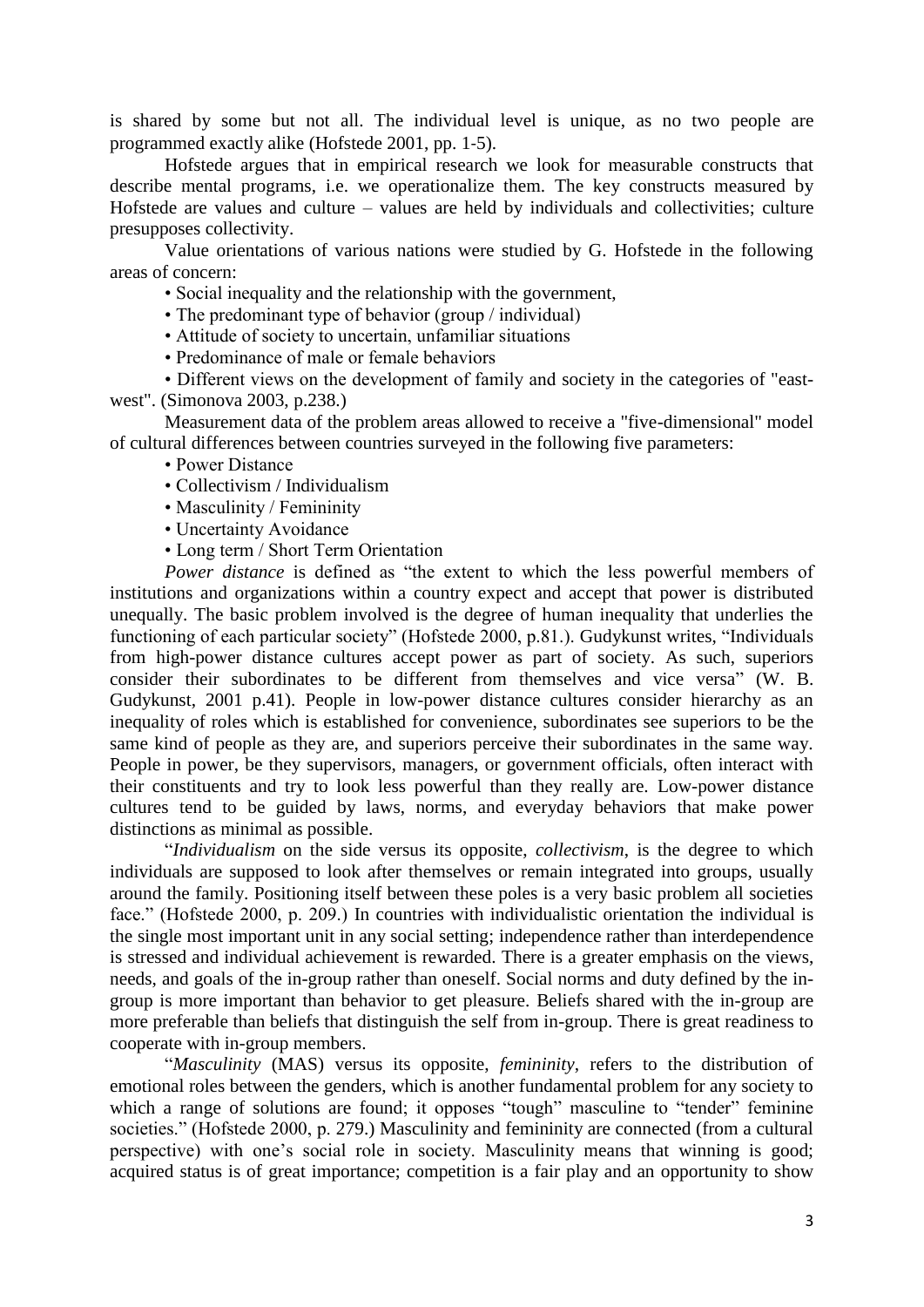how good you are; a winner is a subject of admiration. Feminity means that consensus is good, sexual equality is fair, and a looser is a subject of sympathy. It also promotes and holds that people and the environment are important.

"*Uncertainty Avoidance* can be defined as the extent to which the members of a culture feel either uncomfortable or comfortable in unstructured situations. Unstructured situations are novel, unknown, surprising, different from usual. The basic problem involved is the degree to which a society tries to control the uncontrollable." (Hofstede 2000, p.145.) High-uncertainty avoidance cultures try to avoid uncertainty and ambiguity through established, formal social protocols; they are intolerant to deviant ideas and behaviors; consensus, and resistance to change are emphasized. There is a strong need for written rules, planning, regulations, rituals, ceremonies, and established social, behavioral, and communication protocols, which add structure to life.

People from low uncertainty avoidance cultures more easily accept the uncertainty inherent in life, unusual things and behavior, various ideas. They value initiative, dislike the structure associated with hierarchy, depend not so much on experts as on themselves and believe that there should be as few rules as possible. They are ready to take risks and flexible. Social protocol is not of great importance for the society.

"*Long-term* versus *short–term* orientation refers to the extent to which a culture programs its members to accept delayed gratification of their material, social, and emotional needs." (Hofstede 2000, p. 351.)

## **Basic Cultural Characteristics of Modern Russian Business**

Russia is often characterized as a collectivistic country as evidenced by Hofstede's (2001, p. 502) estimates. In Naumov's study, respondents mostly agreed that it is important for them to be accepted by the members of his or her group. At the same time, they stated that the individual does not have to give up his or her own interests and goals for the success of the group. Naumov argues that it is essential to consider the way how the group and its value are perceived in the culture. The Russian perception of the value of the group lies in the group's ability to provide protection to the members of the group (Naumov & Petrovskaja, 2008, p. 6), and Russian collectivism is primarily directed at receiving protection through the group rather than achieving collective goals. Furthermore, the members of the group may hold individualistic values, not being ready to sacrifice own interests for the interests of the group, but ready to comply with the norms of group behavior (Naumov & Petrovskaja, 2008, p. 6).

The roots of Russian collectivism trace back to the cultural traditions of the Slavic tribal society and The Russian Orthodox Church. Biological, economic and social survival of everybody and of the whole group in the medieval forest depended upon strong group cohesion and discipline. The social roots of collectivism may be found in the *zadruga*, the *mir*, the *artel*, and the Soviet kollektiv. The *zadruga* – a clan or extended family commune then evolved into the *mir*, an agricultural village commune. Understanding the communal life of the pre-communist *mir* can help understand the communalism of Russian culture today. Russian villages usually consisted of peasant huts, side by side, one per family. The land belonged to the entire *mir* and was unfenced. The main function of the *mir* was to supervise the cultivation of the land, and each family was allocated some amount of land by it. The *mir* was led by an assembly of heads of households which met informally, often in the open air. All the problems that occurred in the *mir* were resolved by consensus, not by voting. Decisions made unanimously were binding on the entire community. Later, as peasants began moving to cities, they organize workers' cooperatives called *artels*, which were modeled on the *mir*. Members of *artel* worked together as a group and partook their money. Before the 1917 Revolution hundreds of thousands of workers followed this lifestyle. The mir was distinguished by two specific features: joint responsibility for taxes and dues (krugovaia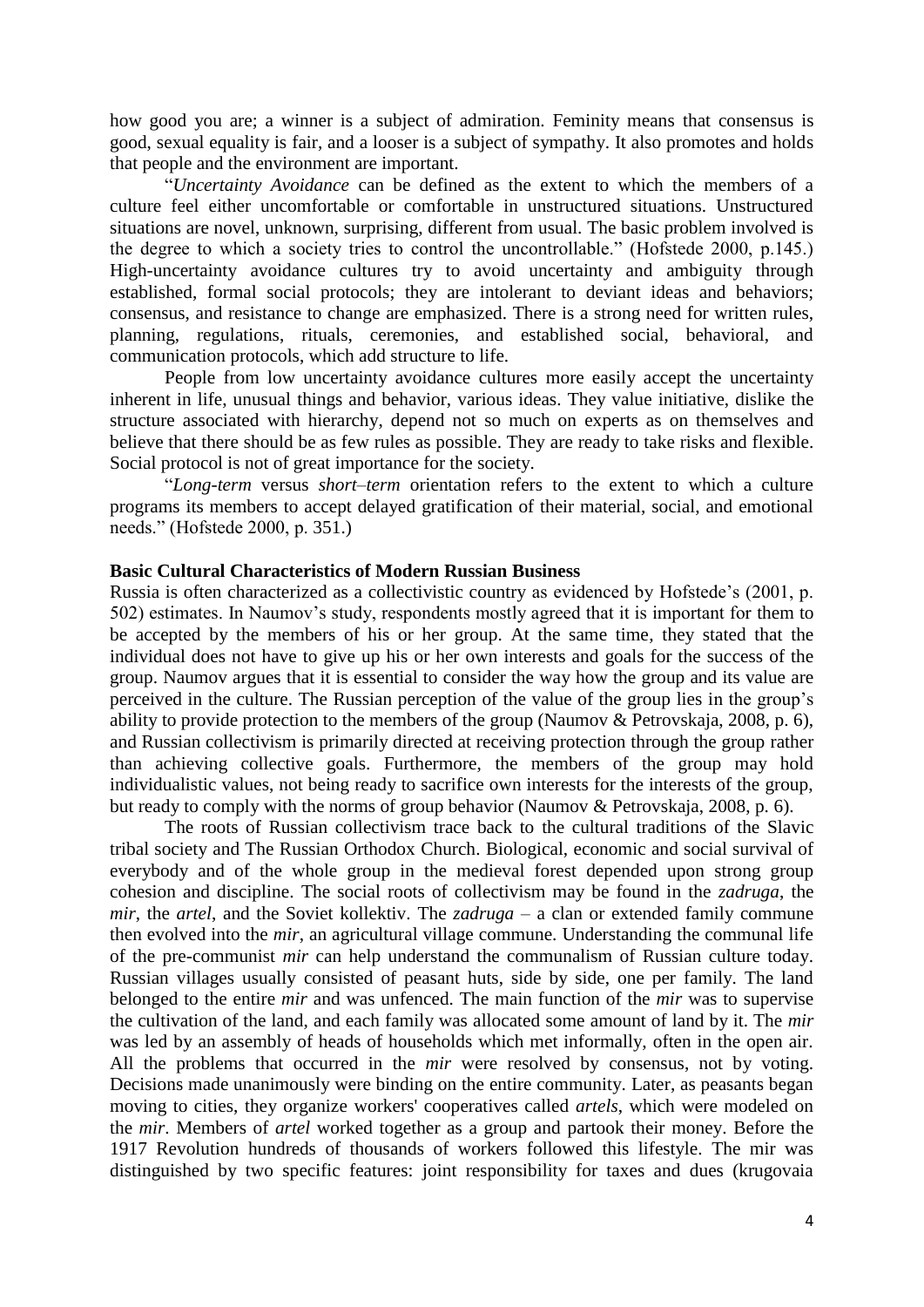poruka) and uravnilovka (levelling). The same factors have been noted by scholars of Russian culture at very different periods in the country's history. In fact, over the centuries and until the collapse of the Soviet system, few essential new elements were established into the Russian national political culture.

"In the *mir* the rule of law did not apply. Decisions were made by the village assembly based on what made sense at the time and appeared just and usefully for the common good. Stealing wood from the state or a landowner, for example, was against the law but was not considered by peasants to be a crime. But stealing even the smallest object from a fellow villager or from the commune would bring the culprit a severe beating, at the very least, or even mutilation or death (Vakar, 1962, p. 75).

The Russian Orthodox Church encouraged strong family ties, and inter-group mutual assistance. A high level of individual freedom was not supported inside the society, and there were quite a few limitations to express individual competitiveness.

Stolypin's reforms, soviet period, perestroika and postperestroika contributed to the collapse of traditional Russian collectivism and made it formal and artificial in nature.

Compared results on Individualism score from 41 in 1996 to 36 in 2006 demonstrate some shifts toward Collectivism but researches shows that this shift is not so distinct and not even on the territory of the country (Krymchaninova, 2004, p. 192-201).

Сollectivism can be considered as the explanation of a lot of phenomena and attitudess of people, such as "wait and hope for a protection from the chief", low personal responsibility for solving problems and so on.

Russia is thought to be a country with feminity orientation (Berdyuev N., Rosanov V.) In early postperestroika period there was some shift toward masculinity (55), but in 2006 the index of masculinity/ feminity was 48. It indicates a comeback to the traditional Russian values: cooperation, mutual understanding, and interpersonal relations.

Russian business is known to be "masculine" because decision making process is determined by "masculine" methods. The roots of the phenomena trace back to the Soviet period when labor division was based on gender and planned by the state which "made a definite gender order where male and female roles were defined according to ideology of the communist state" (Ashvin S. 2001, p.64). The other reason is the importance of informal methods in private business especially in the post-soviet period. Entrepreneurship of that time was based on personal connections giving access to resources and information. Business followed "male" principles and discourse practices (informal language, male humor), meeting often were held on "male" territory (banya).

Another important for understanding Russian business dimension is power distance (index is 40 in 2000 and 33 in 2006). The fall is connected with increasing influence of Western management model within organizations. Nevertheless, most people agree that the manager should be powerful and authoritarian. This situation indicates that there is the alteration in manifestation of culture on the surface but deeper cultural layers change much more slowly.

Russian business is characterized by rather high power distance and hierarchy based on power separation. In combination with collectivistic cultural orientation, it leads to some consequences. The boss of the organization is the main source of the ethical norm of the organization; the subordinates prefer not to argue with him or her and do not criticize their behavior. Managers often demonstrate paternalism toward the subordinates and the latters have a restricted choice of behavior alternatives. Thus, subordinates' behaviors mostly reflect the ethical view of the boss even if they disagree with these views. The organization ethic codes are made by top managers and, frequently, they do not follow the rules because they think their behavior can not be regulated by. Employers watch it and they believe they can break the rules either.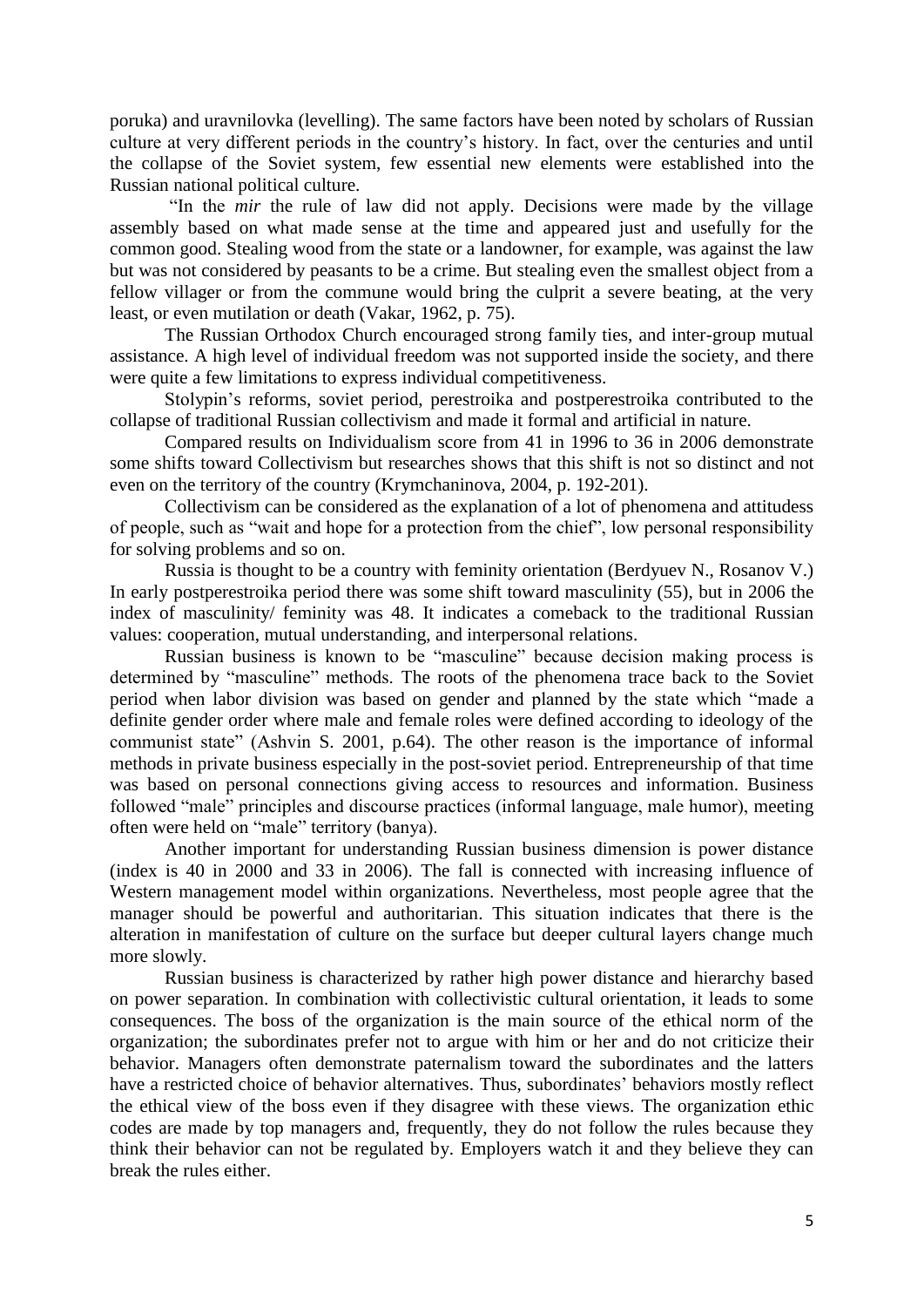Another important cultural dimension is uncertainty avoidance (the index is 68 in 2000 and 70 in 2006). Like many other cultures with high uncertainty avoidance the need for a lot of rules and regulations is connected mostly with emotions and thus these rules and not always clear, consistent and applicable. In combination with high power distance it means that usually people stick to rules when they are expected to be check or controlled. In business it leads to the requirement to prepare a lot of paperwork, stamps and signatures on each of the paper. Not all of them you need because they are necessary but because of the rules and regulations stipulating so. People, in their turn, do not hesitate to circumvent policies and procedures that they may perceive to be senseless or if they are sure they will not be inspected by the authorities.

On the other hand, uncertain environment and rapidly changing situations made a lot of people, especially businesspeople, quickly and creatively adjust to new conditions in the environment. They demonstrate specific traits needed for quick reaction, multi-scenario thinking, networking and sharing risk.

Long term orientation is not typical for Russia; this dimension scores 59 in 1996 and 62 in 2006. Traditionally people and business do not tend to safe and collect material resources because all the savings and capital can be lost due to a lot of reasons. Specific feature of the modern Russian business mentality is the fact that they do not consider the business like eternal, sustained, and transmitted from parent to children and grandchildren everyday work; business is supposed to be an opportunity to capture, gain the profit quickly and hide it from the state (Kirsanov A., 2013). The reasons are connected both with the history of the state and the legal and financial context of the country. There is a shortage of long-term planning, long money: credits and investments.

At the same time, business is extremely relation oriented and making and maintaining long term personal relations is a high priority for business people. Many new Russian entrepreneurs work successfully in networks, and they often prefer relying on friendship and social interaction rather than formal agreements.

#### **Conclusion**

There are a number of factors that an international company planning to cooperate with the Russian business has to face. The rapid historical changes of the 19th century partly destroyed the traditional culture and brought to life a new, communist and later post-soviet mentality. There are cultural modals that can be distinguished like traditional (T), inherited from the Soviet system (S) and westernized (W). One of the main problems of crosscultural communication is deciding which cultural pattern (W, S, or T) one is dealing with at any given moment with a given individual. Nevertheless, majority of managers shares the basics of Russian mentality with previous generations.

Cultural dimensions help understand and feel the essence of Russian business culture, but it is vital to remember that Russia is a multicultural country, and though a lot of people call themselves Rossiyanin or Russian when they deal with foreign partners, their own national culture can greatly differ from traditional Russian culture. On the other hand, it is important to mind the high dynamism of modern Russian culture at least at the formal level.